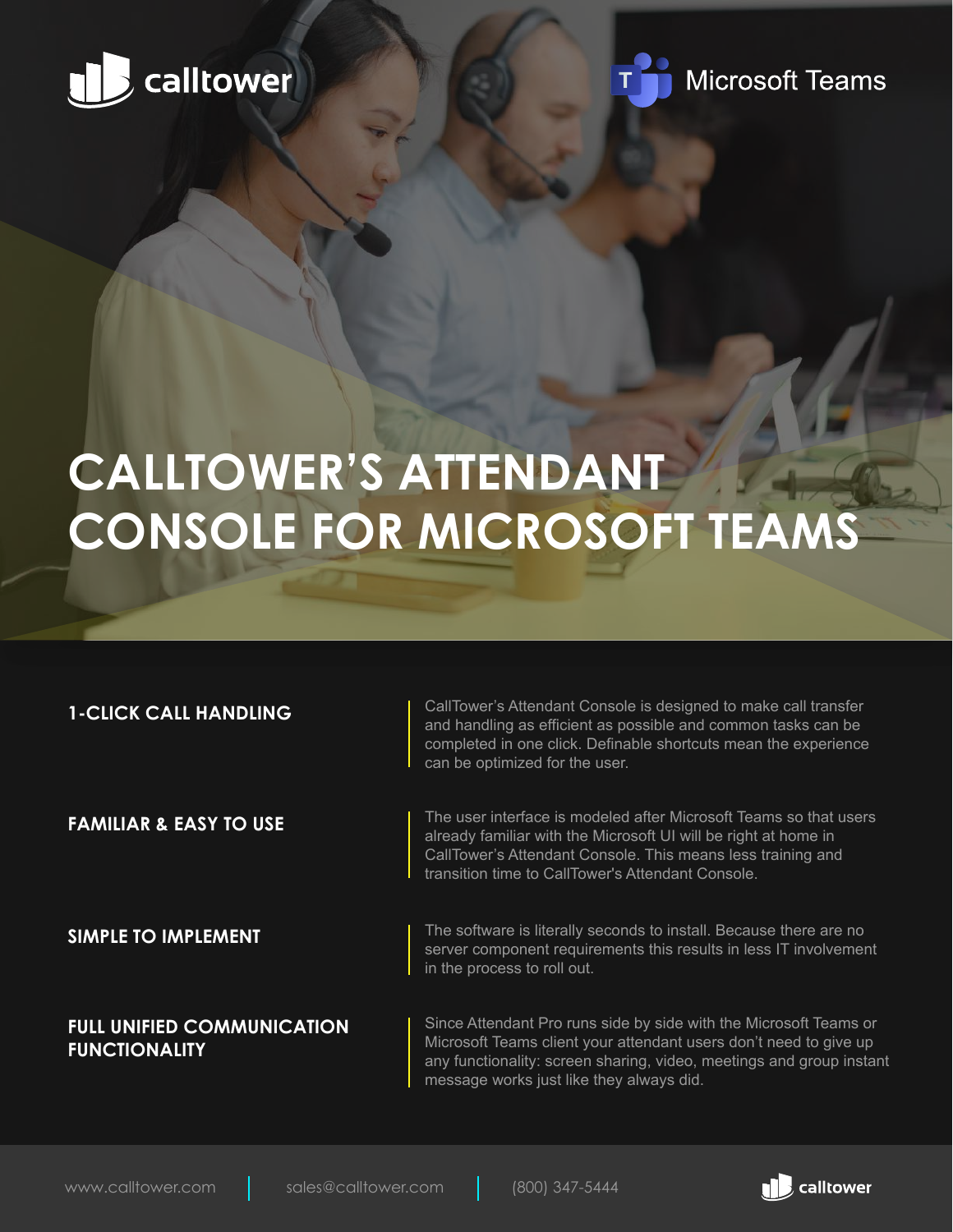# **KEY BENEFITS**

Make console operators more productive, efficient & satisfied.

Complete your Microsoft Teams Enterprise Voice solution with minimal IT impact with 1 minute installation & zero additional servers.

Select the Microsoft Teams Qualified or Optimized device of your choice to pair with Attendant Pro for zero compromise.

Your key Microsoft Teams users get the complete UC experience and functionality.



# **FEATURES & BENEFITS**

#### **USER INTERFACE FEATURES**

- $\Box$  Looks and acts just like Microsoft Teams
- Microsoft Teams User Interface
- $\Box$  Familiar & Intuitive Interface mean slow training time
- $\Box$  User pictures
- $\blacksquare$  Keyboard, mouse or touch support
- $\Box$  Configure UI: turn off unused panels
- $\blacksquare$  Resizable fonts

#### **TRANSFER FEATURES**

- □ 1-Click Transfer Blind, Safe, or Invite New User at point of transfer
- **T** "Transfer Mode on Answer" auto-selects your preferred transfer mode
- $\Box$  All Transfer types can be assigned shortcut keys (can be defined by us-er)

# **PRESENCE FEATURES**

■ Full Microsoft Teams Presence

# **EXCHANGE CALENDAR INTEGRATION**

- □ 1-Click Outlook Calendar Integration View
- $\Box$  Full Outlook Calendar Functionality 1-Click from any Contact
- $\Box$  Exchange Security is in effect
- Voicemail count indicator

#### **CONTACTS FEATURES**

- Related Contacts: See Organization-ally related & Assistant
- □ Full Contact and Group management
- □ 1-Click "Send an IM Chat Call Back Reminder"
- Simple "Email Call Back Reminder" template editor Microsoft Teams Out of Office indicator